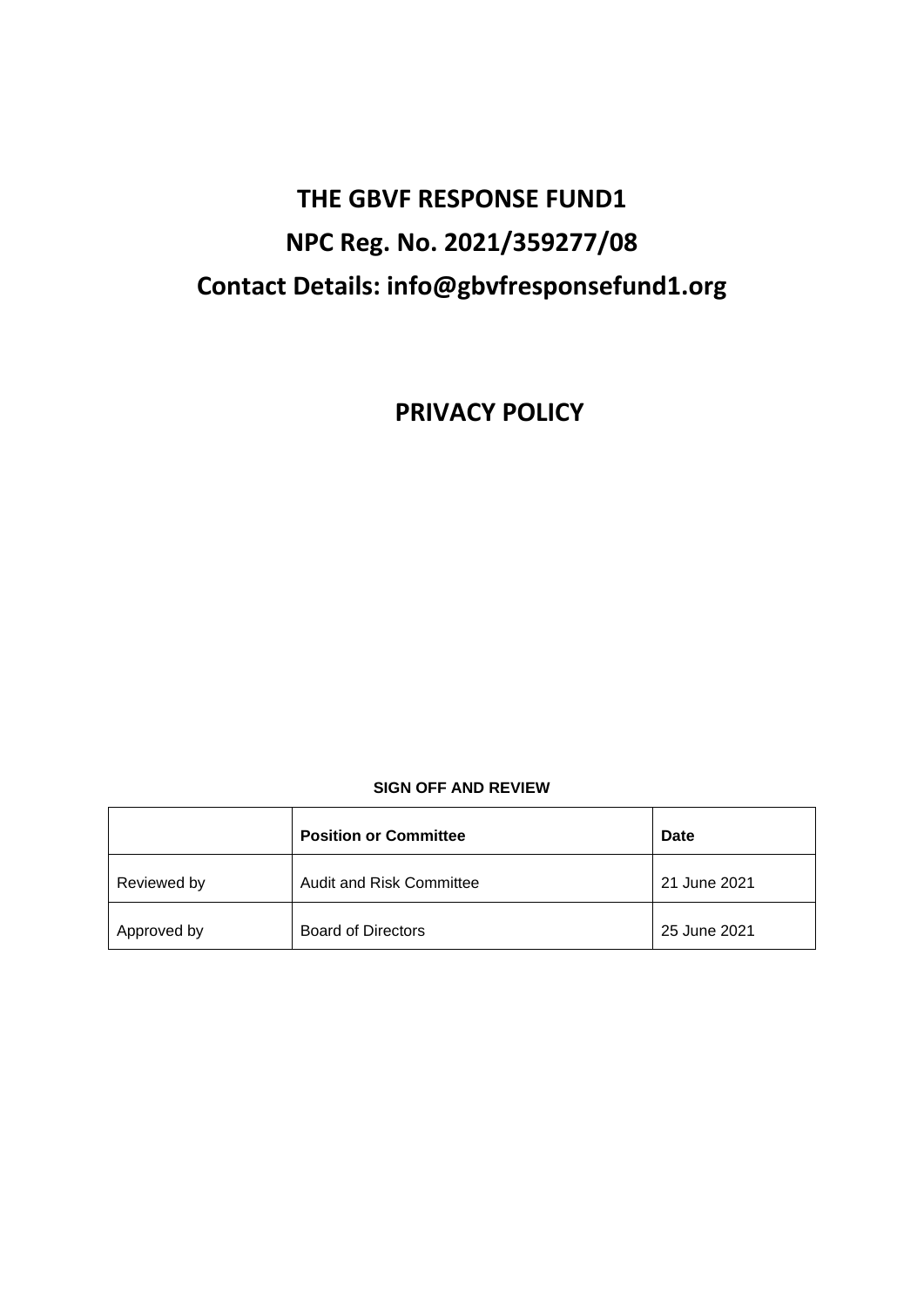#### 1. **INTRODUCTION**

- 1.1 The GBVF Response Fund1 (Fund) was established as part of the national response to the scourge of gender-based violence in South Africa. The Fund exists to co-ordinate financial resources to support relevant programmes and campaigns to eradicate GBVF as articulated in the South African National Government National Strategic Plan (NSP), by serving as a vehicle through which individuals and organisations are able to pledge their support, by making donations to the Fund and / or specific initiatives which are supported by the Fund.
- 1.2 The GBVF Response Fund1 NPC (registration number: **2021/359277/08**) ("**Fund**", "**we**", "**us**" or "**our**") own and operate the Fund Platforms ("**our Platforms**"). When we refer to our Platforms we mean our website and social media platforms.

This privacy policy should be read together with our terms and conditions and describes how we process information we collect and/or receive from you.

**By submitting any personal information to us, you agree and consent to us processing your personal information (including special personal information, where apposite) as set out in this privacy policy.**

# 2. **INFORMATION WE COLLECT AND RECEIVE**

We collect and receive information about you in the following ways:

# 2.1. Information you give us

This includes any information that you provide to us directly:

- 2.1.1. when you sign-up to utilise our services;
- 2.1.2. by filling in forms on our websites, or those provided to you;
- 2.1.3. when you make a donation;
- 2.1.4. by posting comments or content on our social media pages; or
- 2.1.5. when you contact us or we contact you and you provide information directly to us.
- 2.2. What personal information we collect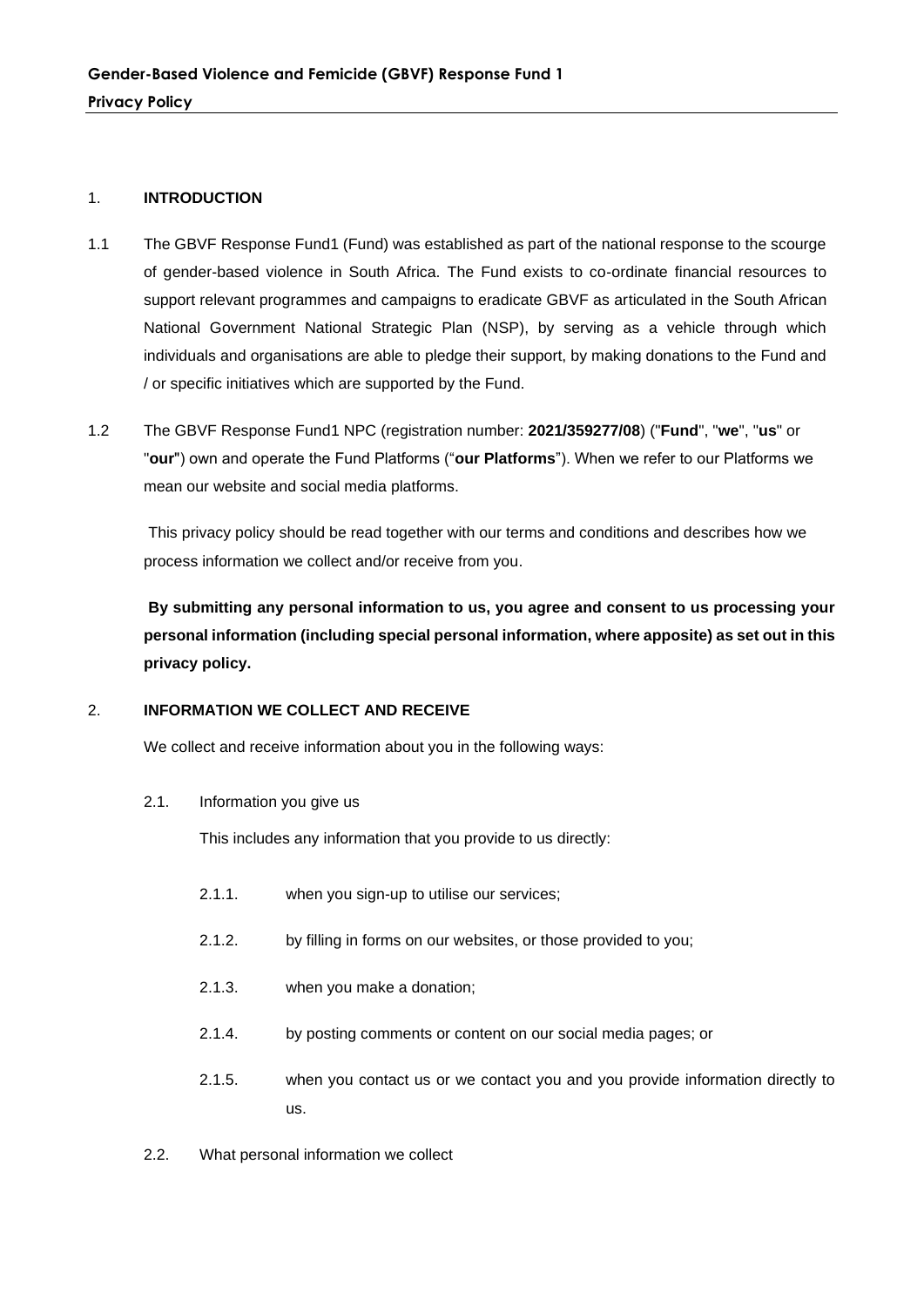| 2.2.1. | information, your: | When you make a donation, you will be required to provide us with the following |  |
|--------|--------------------|---------------------------------------------------------------------------------|--|
|        | 2.2.1.1.           | name and surname;                                                               |  |
|        | 2.2.1.2.           | company details;                                                                |  |
|        | 2.2.1.3.           | contact number and email address;                                               |  |
|        | 2.2.1.4.           | physical address;                                                               |  |
|        | 2.2.1.5.           | identity or passport number; and                                                |  |
|        | 2.2.1.6            | credit, debit and payment information                                           |  |

#### 2.3. **Information we collect or receive when you use our platforms**

We collect information when you use our platforms by using cookies, web beacons and other technologies. Depending on how you access and use websites, we may receive:

- 2.3.1. Log information;
- 2.3.2. Information we infer about you based on your interaction with products and services;
- 2.3.3. Device information (for example the type of device you're using, how you access platforms, your browser or operating system and your Internet Protocol ("IP") address);
- 2.3.4. Location information.

#### 2.4. **Information from third-party sources**

We may receive additional information about you that is publicly or commercially available and combine that with the information we have collected or received about you in in other ways.

#### 3. **HOW WE USE THE INFORMATION WE COLLECT AND RECEIVE**

We use the information we collect and receive for the following general purposes:

- 3.1. to provide you with information or services you request from us;
- 3.2. to process your donations;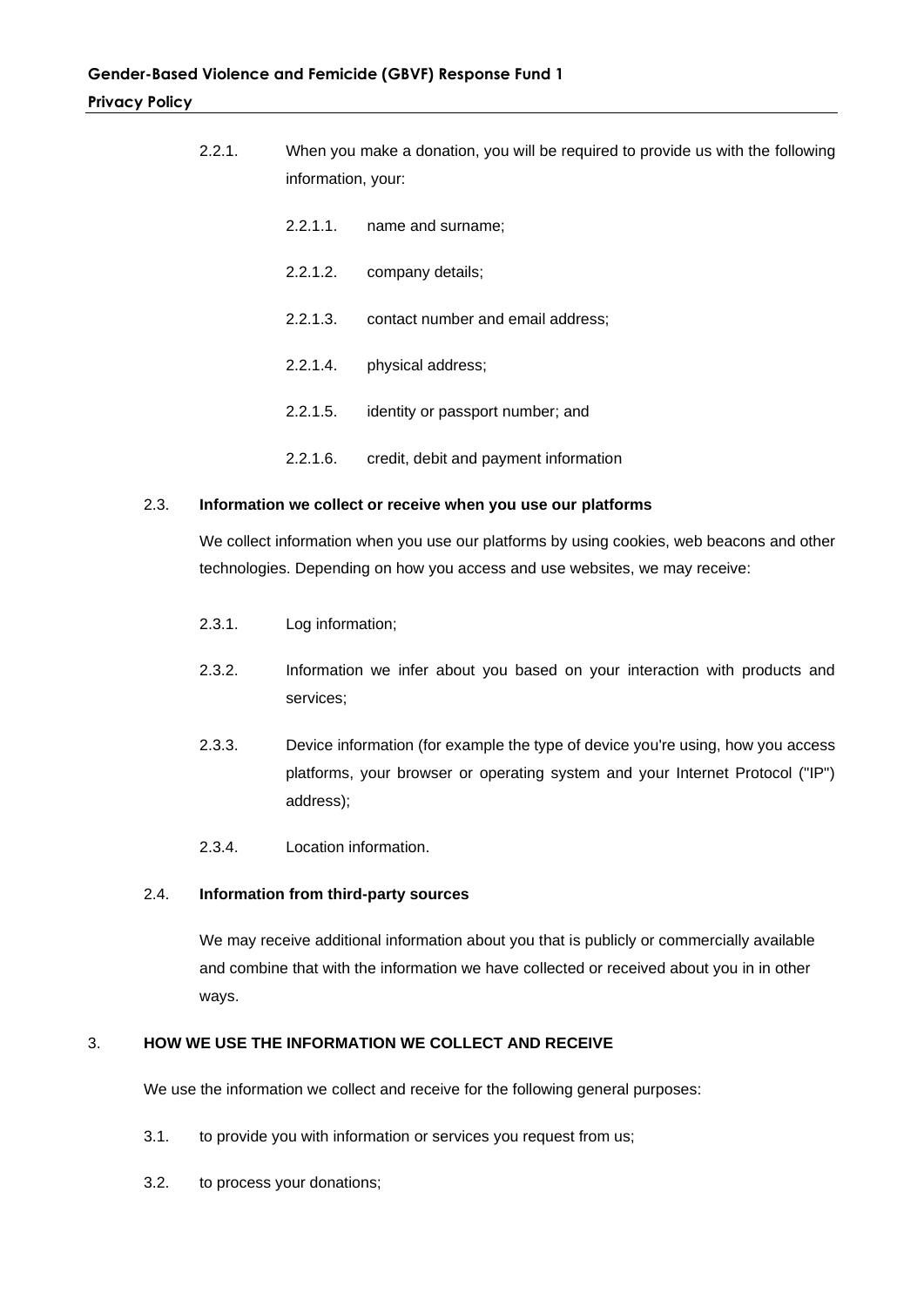- 3.3. to keep a record of your relationship with us and for administrative purposes (such as our accounting and record-keeping);
- 3.4. in order to refer you to an appropriate third-party service provider;
- 3.5. to communicate with you;
- 3.6. to conduct sanctions or other due diligence screening in terms of any sanctions and other lists which we may in our sole discretion determine;
- 3.7. to provide you with support; and
- 3.8. to provide effective fundraising (for example raising awareness, inviting you to events, sharing posts, signing campaign actions, helping us raise money, donating to us) by mail, email, phone or social media to send you information about our latest news, campaigns and occasional fundraising activities. For example, we may send you fundraising appeals or ways to help us raise money.

# 4. **HOW WE SHARE THE INFORMATION WE COLLECT AND RECEIVE**

- 4.1. We don't sell your personal information to third parties for their marketing purposes.
- 4.2. We may share information with:
	- 4.2.1. we may disclose your personal information to a limited number of our employees and third party service providers (other than those who we refer you to), who we assist you to interact with;
	- 4.2.2. our business partners. We may share non-personally identifiable information with select business partners;
	- 4.2.3. other parties in response to legal process or when necessary to conduct or protect our legal rights;
	- 4.2.4. companies that provide services to us. Companies that provide services to us or act on our behalf may have access to information about you. These companies are limited in their ability to use information they receive in the course of providing services to us or you; and
	- 4.2.5. our affiliates
- 5. **YOUR RIGHTS**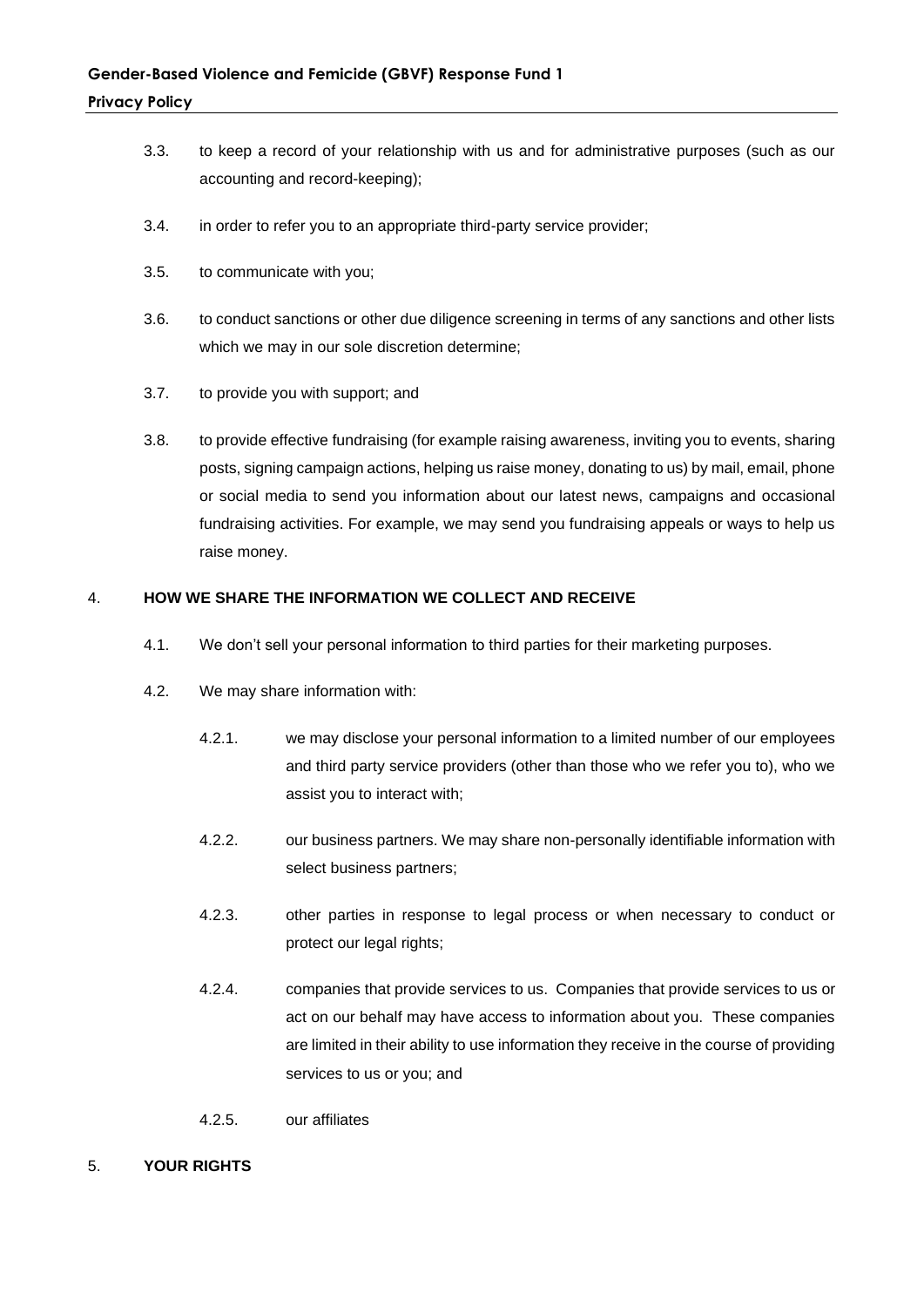- 5.1. Our platforms use cookies. If you wish to reject our cookies, you can configure your browser to do so.
- 5.2. We want to make sure that any personal information we hold about you is up to date. So, if you think your personal information is inaccurate, you can ask us to correct or remove it.

# 6. **RETENTION OF PERSONAL INFORMATION**

We will retain your personal information only for as long as is necessary for the purposes set out in this privacy policy or to comply with our legal obligations, resolve disputes, and enforce our legal agreements and policies.

#### 7. **OUR COMMITMENT TO SECURITY**

The security of your personal information is important to us. While we strive to use appropriate means to protect your personal information, we cannot guarantee its absolute security. However, we do employ a number of safeguards intended to mitigate the risk of unauthorized access or disclosure of your information. We will do our best to protect your personal information and we will use up to date technology that will help us to do this. We will at all times comply with our obligation under applicable law.

#### 8. **TRANSFER OF PERSONAL INFORMATION**

- 8.1. We are based in and operate from South Africa. Your information, including personal information, may be transferred to and maintained on servers located outside of your country of residence, where the data privacy laws, regulations and standards, may not be equivalent to the laws in your country of residence.
- 8.2. We might transfer your personal information to places outside of South Africa and store it there, where our suppliers might process it. If that happens, your personal information will only be transferred to and stored in country that has equivalent, or better, data protection legislation than South Africa or with a service provider which is subject to an agreement requiring it to comply with data protection requirements equivalent or better than those applicable in South Africa.
- 8.3. Your use of our platforms, followed by your submission of information to us, represents your consent to such transfer.
- 8.4. We will take all steps reasonably necessary to ensure that your personal information is treated securely and in accordance with this privacy policy.